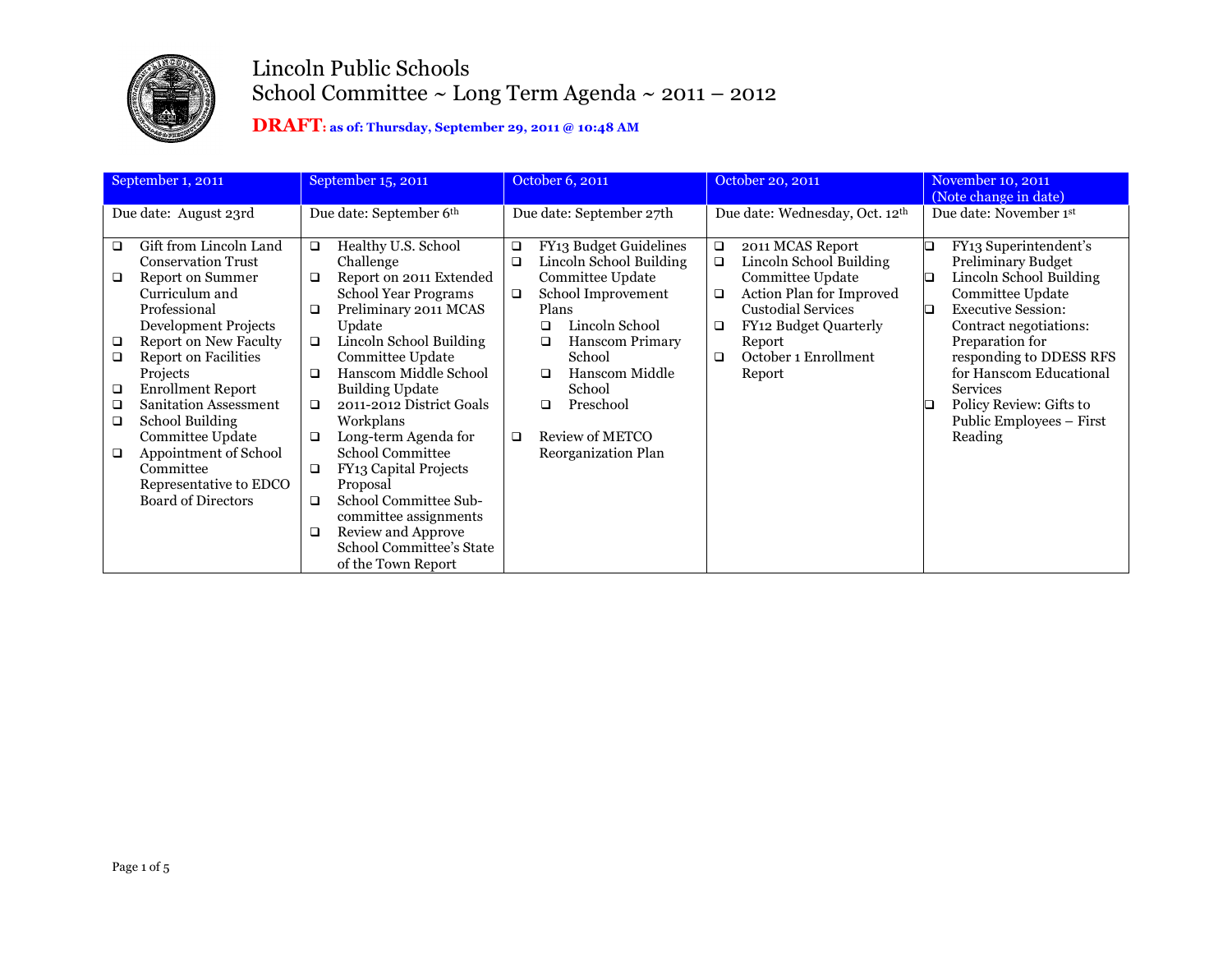

| November 17, 2011<br>December 1, 2011                                                                                                                                                                                                                    |                                                                                                                                 | December 15, 2011                                                                                                                                                     | <b>January 5, 2012</b>                                                                      | January 19, 2012                                                                                                                                                                                                               |  |
|----------------------------------------------------------------------------------------------------------------------------------------------------------------------------------------------------------------------------------------------------------|---------------------------------------------------------------------------------------------------------------------------------|-----------------------------------------------------------------------------------------------------------------------------------------------------------------------|---------------------------------------------------------------------------------------------|--------------------------------------------------------------------------------------------------------------------------------------------------------------------------------------------------------------------------------|--|
| Due date: November 8 <sup>th</sup>                                                                                                                                                                                                                       | Due date: November 22 <sup>nd</sup>                                                                                             | Due date: December 6 <sup>th</sup>                                                                                                                                    | Due date: December 20th                                                                     | Due date: January 10th                                                                                                                                                                                                         |  |
| FY13 Budget discussion<br>$\Box$<br>Lincoln School Building<br>$\Box$<br>Committee Update<br>Report on Student<br>$\Box$<br>Performance and<br>Achievement Gap<br>Policy Review: Gift to<br>$\Box$<br><b>Public Employees Second</b><br>Reading and Vote | 2012-2013 School<br>□<br>Calendar, $1st$ reading<br>FY13 Budget discussion<br>o.<br>Lincoln School Building<br>Committee Update | 2012-2013 School<br>$\Box$<br>Calendar, $2nd$ reading and<br><b>VOTE</b><br>FY13 Budget discussion<br>$\Box$<br>Lincoln School Building<br>$\Box$<br>Committee Update | FY13 Budget discussion<br>◻<br>and VOTE<br>Lincoln School Building<br>❏<br>Committee Update | Lincoln School Building<br>◻<br>Committee Update<br>FY12 Budget Quarterly<br>α.<br>Report<br>2011-2012 Mid-year<br><b>Goals Report</b><br><b>Policy Review: First</b><br>Reading<br>-SC as Employer<br>-Role of Superintendent |  |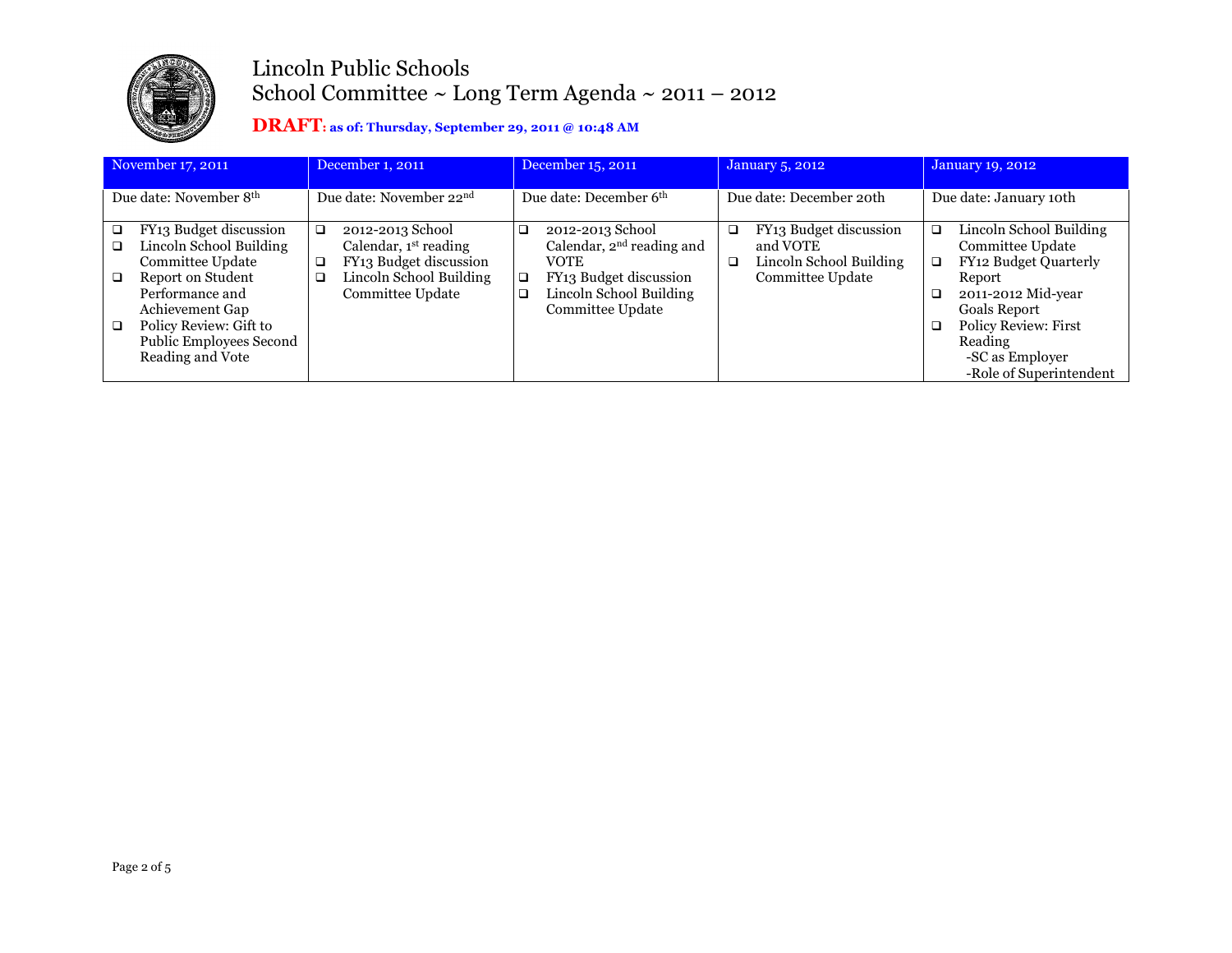

| February 2, 2012                   |                                                                                                                                                                                                        |                                    | February 16, 2012                                                               |                             | March 1, 2012                                                                             |                                 | March 15, 2012                                                                                                    |                      | March 29, 2012                                                                                                                                                  |
|------------------------------------|--------------------------------------------------------------------------------------------------------------------------------------------------------------------------------------------------------|------------------------------------|---------------------------------------------------------------------------------|-----------------------------|-------------------------------------------------------------------------------------------|---------------------------------|-------------------------------------------------------------------------------------------------------------------|----------------------|-----------------------------------------------------------------------------------------------------------------------------------------------------------------|
| Due date: January 24 <sup>th</sup> |                                                                                                                                                                                                        | Due date: February 7 <sup>th</sup> |                                                                                 | Due date: Friday, Feb. 17th |                                                                                           | Due date: March 6 <sup>th</sup> |                                                                                                                   | Due date: March 20th |                                                                                                                                                                 |
| $\Box$<br>$\Box$<br>$\Box$         | Lincoln School Building<br>Committee Update<br>Professional Development<br>Programs for<br>Paraprofessional<br>Policy Review: Second<br>Reading and Vote<br>-SC as Employer<br>-Role of Superintendent | □<br>□                             | Lincoln School Building<br>Committee Update<br>School Choice Hearing<br>and VTE | □<br>$\Box$                 | Lincoln School Building<br><b>Committee Update</b><br>Evaluation of the<br>Superintendent | □<br>□                          | Lincoln School Building<br>Committee Update<br><b>Analysis of Parent</b><br>Feedback re: METCO<br><b>Students</b> | a.                   | Lincoln School Building<br>Committee Update<br>Review and approve<br>requests for enrollment<br>on Town Employee's<br>children<br>Establish graduation<br>dates |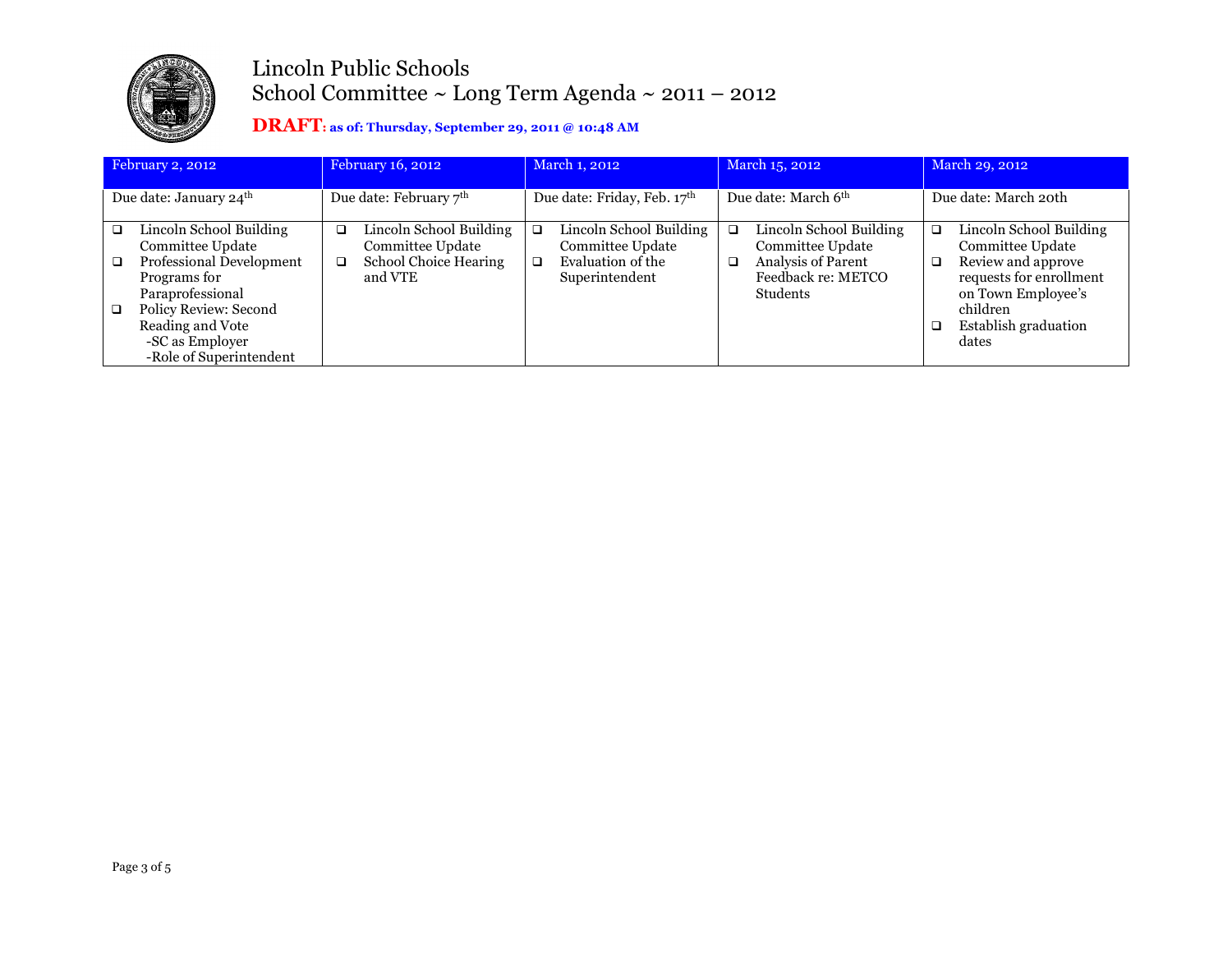

| April 12, 2012<br>April 26, 2012                                                                                                           |                                                                                                                                                                                                                            | May 10, 2012                                                                                                                                                                                                                    | May 24, 2012                                                                                                                                                                                                                                                                                | June 7, 2012                                                                                                                                                                                                                                                                                                                         |  |
|--------------------------------------------------------------------------------------------------------------------------------------------|----------------------------------------------------------------------------------------------------------------------------------------------------------------------------------------------------------------------------|---------------------------------------------------------------------------------------------------------------------------------------------------------------------------------------------------------------------------------|---------------------------------------------------------------------------------------------------------------------------------------------------------------------------------------------------------------------------------------------------------------------------------------------|--------------------------------------------------------------------------------------------------------------------------------------------------------------------------------------------------------------------------------------------------------------------------------------------------------------------------------------|--|
| Due date: April 3rd                                                                                                                        | Due date: Friday, Apr. 13th                                                                                                                                                                                                | Due date: May 1st                                                                                                                                                                                                               | Due date: May 15th                                                                                                                                                                                                                                                                          | Due date: May 29th                                                                                                                                                                                                                                                                                                                   |  |
| Lincoln School Building<br>❏<br><b>Committee Update</b><br>Report on the use and<br>$\Box$<br>effect of goal focused<br>intervention plans | Lincoln School Building<br>$\Box$<br><b>Committee Update</b><br>FY <sub>12</sub> Budget Quarterly<br>$\Box$<br>Update<br>Discussion and VOTE to<br>□<br>accept Lincoln School<br><b>Foundation Grants for</b><br>2012-2013 | Lincoln School Building<br>$\Box$<br>Committee Update<br>Report on Initiatives to<br>$\Box$<br>Narrow Achievement<br>Gaps<br>Report on the Standards-<br>$\Box$<br>based assessment,<br>instruction and reporting<br>initiative | Lincoln School Building<br>□<br>Committee Update<br>Report on School<br>□<br><b>Improvement Plans</b><br>Lincoln School<br>□<br>Hanscom Primary<br>□<br>School<br>Hanscom Middle<br>□<br>School<br>Preschool<br>□<br>Report from METCO<br>❏<br><b>Evaluation Team</b><br>Report on the<br>❏ | Lincoln School Building<br>$\Box$<br>Committee Update<br>Report on 2011-2012<br>$\Box$<br>District Goals<br>Proposal for 2012-2013<br>$\Box$<br>District Goals, 1 <sup>st</sup> reading<br>Retiree Recognition<br>□<br><b>Review Plans for Summer</b><br>□<br><b>Curriculum Development</b><br>and Professional<br>Development Plans |  |
|                                                                                                                                            |                                                                                                                                                                                                                            |                                                                                                                                                                                                                                 | Implementation of the                                                                                                                                                                                                                                                                       |                                                                                                                                                                                                                                                                                                                                      |  |
|                                                                                                                                            |                                                                                                                                                                                                                            |                                                                                                                                                                                                                                 | district's local data<br>warehouse                                                                                                                                                                                                                                                          |                                                                                                                                                                                                                                                                                                                                      |  |
|                                                                                                                                            |                                                                                                                                                                                                                            |                                                                                                                                                                                                                                 |                                                                                                                                                                                                                                                                                             |                                                                                                                                                                                                                                                                                                                                      |  |